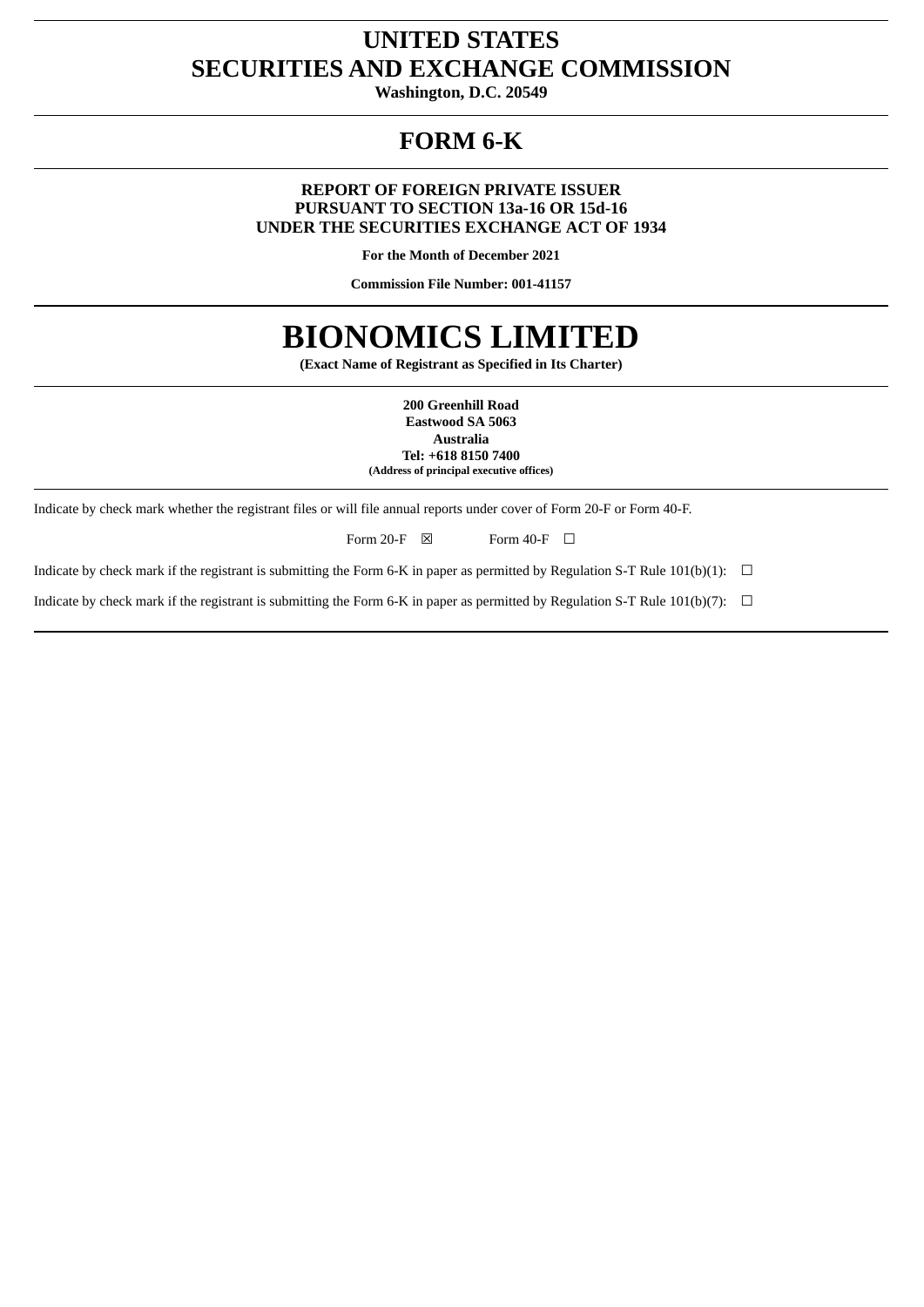## **INFORMATION CONTAINED IN THIS REPORT ON FORM 6-K**

On December 31, 2021, Bionomics Limited (the "Company") lodged a press release with the Australian Securities Exchange (the "ASX"), as required by the laws and regulations of Australia, announcing the resignation of Mitchell Kaye as a non-executive director of the Company, effective December 31, 2021. The press release is furnished herewith as Exhibit 99.1 to this report on Form 6-K.

On December 31, 2021, in connection with Mitchell Kaye's resignation described above, the Company lodged a Final Director's Interest Notice on Appendix 3Z with the ASX, as required by the laws and regulations of Australia, disclosing the interest of Mr. Kaye in securities and contracts of the Company. The Final Director's Interest Notice is furnished herewith as Exhibit 99.2 to this report on Form 6-K.

## **Exhibits**

99.1 Press Release dated [December](#page-3-0) 31, 2021

99.2 Final [Director's](#page-4-0) Interest Notice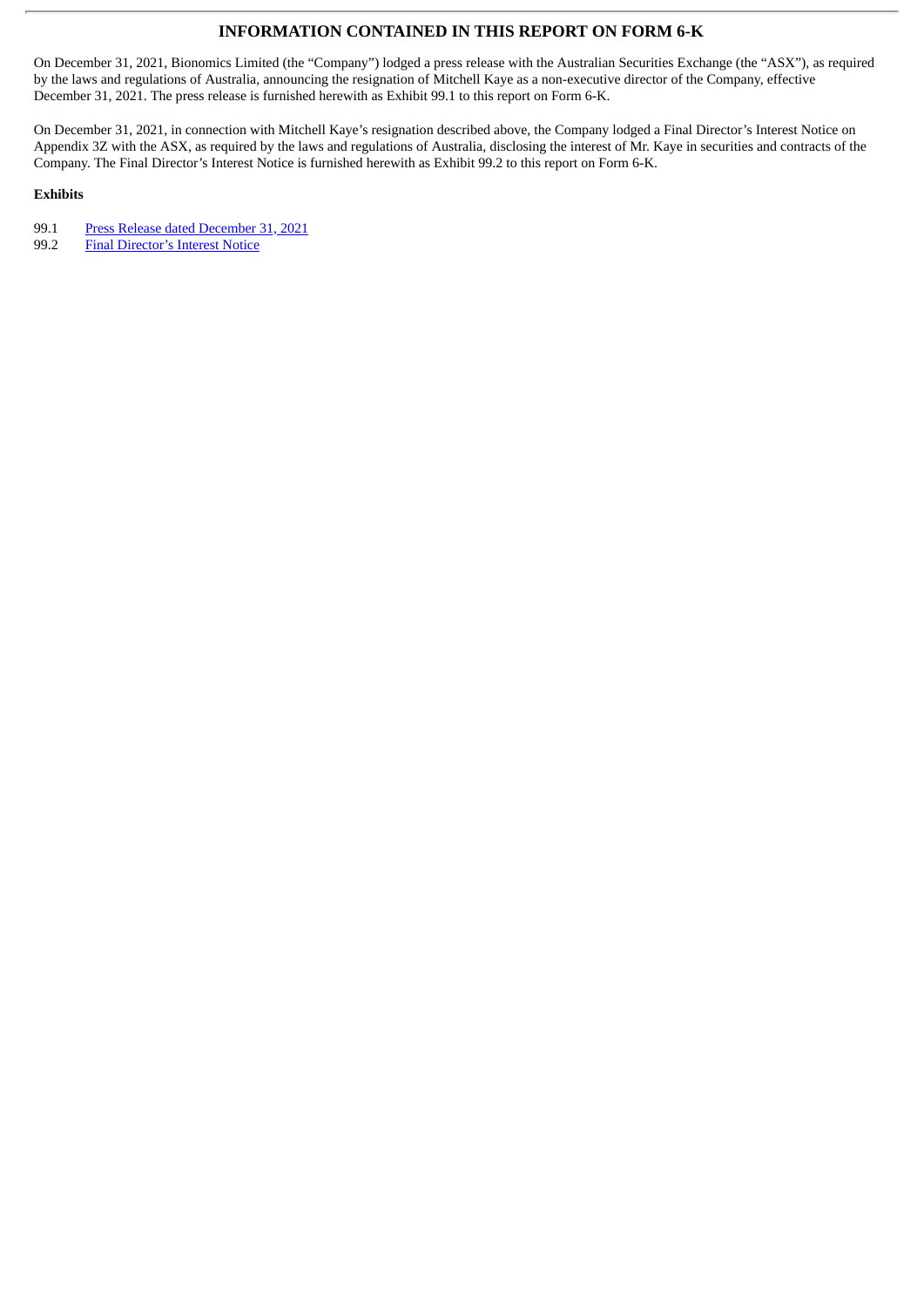**SIGNATURES**

Pursuant to the requirements of the Securities Exchange Act of 1934, as amended, the registrant has duly caused this report to be signed on its behalf by the undersigned hereunto duly authorized.

### **Bionomics Limited**

Date: January 3, 2022 By: /s/ Errol De Souza

Name: Errol De Souza, Ph.D. Title: Executive Chairman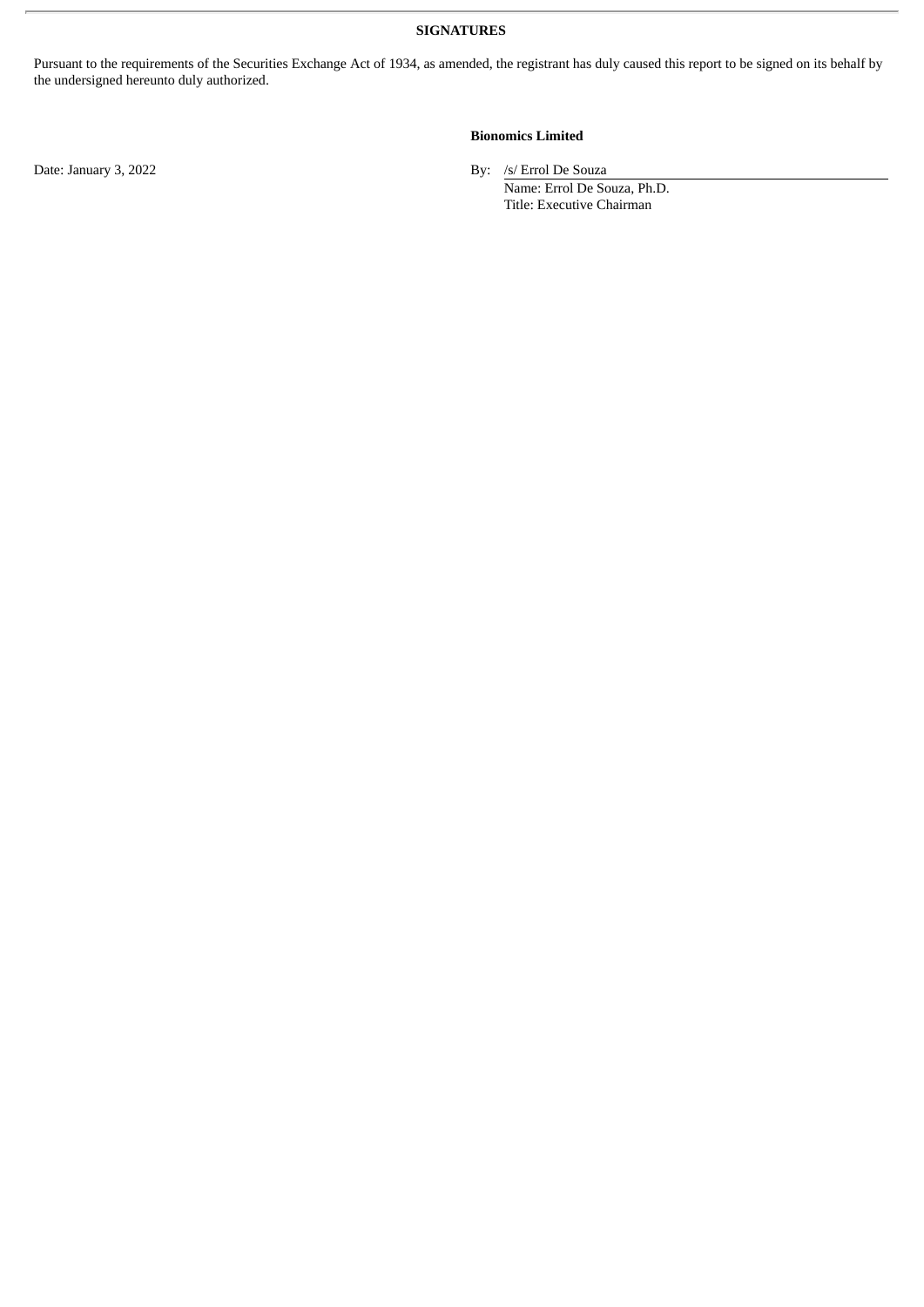

**ABN 53 075 582 740**

## <span id="page-3-0"></span>**ASX ANNOUNCEMENT 31 December 2021**

## **Resignation of Director**

Bionomics Limited (**Bionomics** or **Company**), a clinical-stage biopharmaceutical company, announced today the resignation of Mr Mitchell Kaye as a Non-Executive Director of the Board of Bionomics Limited effective 31 December 2021.

Mr Kaye resigns under the terms of the agreement through which he was appointed in November 2018, as nominee of BVF Partners L.P (**BVF Nominee**) under the Placement Agreement (**Agreement**) dated 9 November 2018.

The Board would like to thank Mr Kaye for his dedication and service and wishes him well for the future.

Released on authority of the Executive Chairman.

## **FOR FURTHER INFORMATION PLEASE CONTACT:**

**General:** Ms Suzanne Irwin Company Secretary +61 8 8150 7400 CoSec@bionomics.com.au

## **About Bionomics Limited**

Bionomics (ASX:BNO; Nasdaq:BNOX; OTCQB:BNOEF) is a clinical-stage biopharmaceutical developing novel, allosteric ion channel modulators designed to transform the lives of patients suffering from serious central nervous system disorders with high unmet medical need. Bionomics is advancing its lead product candidate, BNC210, an oral, proprietary, selective negative allosteric modulator of the a7 nicotinic acetylcholine receptor, for the acute treatment of Social Anxiety Disorder and chronic treatment of Post-Traumatic Stress Disorder. Beyond BNC210, Bionomics has a strategic partnership with Merck & Co., Inc. (known as MSD outside the United States and Canada) with two drugs in early-stage clinical trials for the treatment of cognitive deficits in Alzheimer's disease and other central nervous system conditions.

> 1 Bionomics Limited | 200 Greenhill Road, Eastwood, South Australia, +61 8 8150 7400, ABN: 53 075 582 740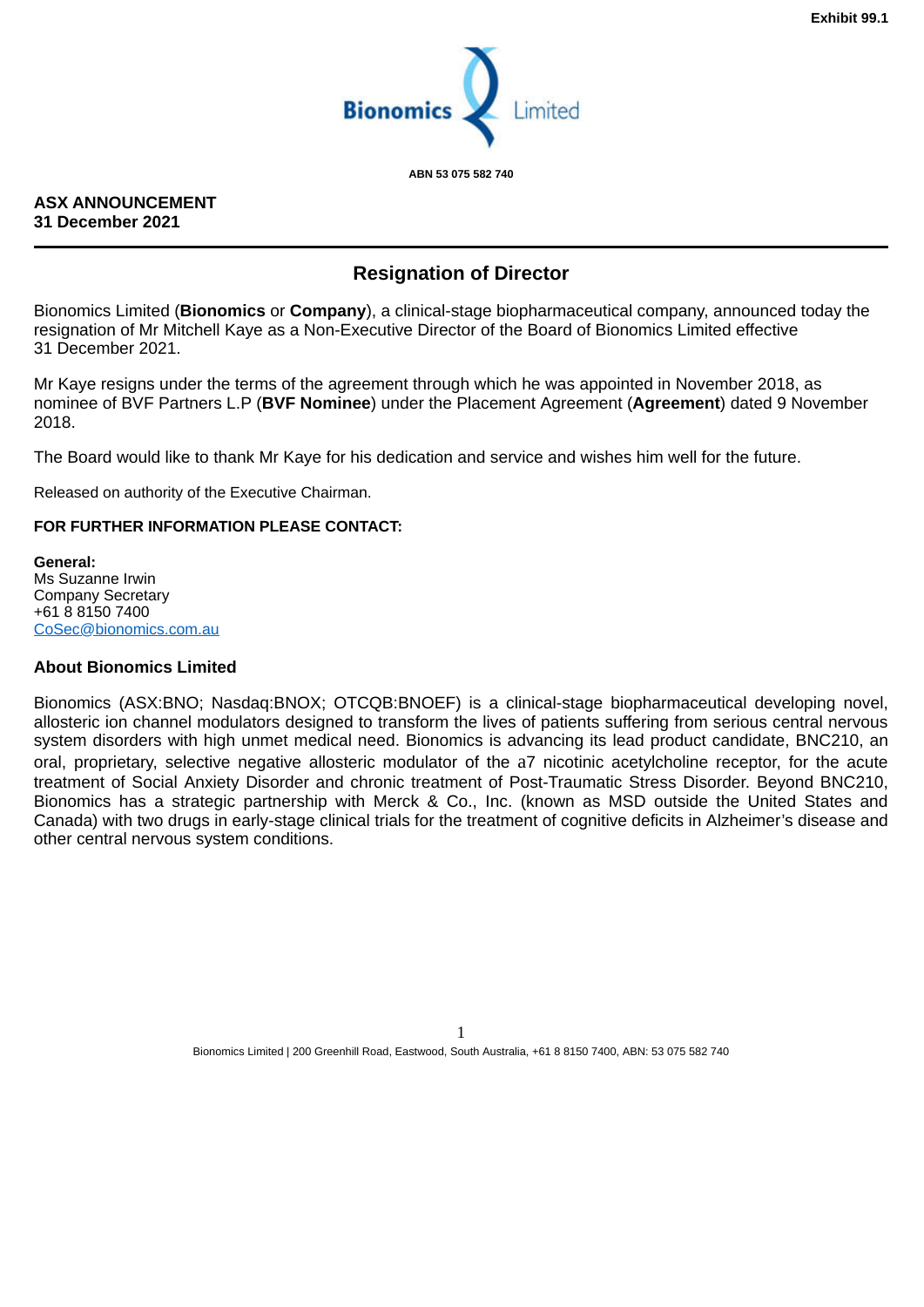*Rule 3.19A.3*

# **Appendix 3Z**

## **Final Director's Interest Notice**

<span id="page-4-0"></span>*Information or documents not available now must be given to ASX as soon as available. Information and documents given to ASX become ASX's property and may be made public.*

Introduced 30/9/2001.

| <b>Name of entity Bionomics Limited</b> |  |
|-----------------------------------------|--|
| ABN 53 075 582 740                      |  |

We (the entity) give ASX the following information under listing rule 3.19A.3 and as agent for the director for the purposes of section 205G of the Corporations Act.

| Name of director                         | Mr Mitchell D Kaye |
|------------------------------------------|--------------------|
| Date of last notice                      | 23 November 2018   |
| Date that director ceased to be director | 31 December 2021   |

#### **Part 1 – Director's relevant interests in securities of which the director is the registered holder**

*In the case of a trust, this includes interests in the trust made available by the responsible entity of the trust*

Note: In the case of a company, interests which come within paragraph (i) of the definition of "notifiable interest of a director" should be disclosed in this part.

**Number & class of securities** Nil

+ See chapter 19 for defined terms.

11/3/2002 Appendix 3Z Page 1